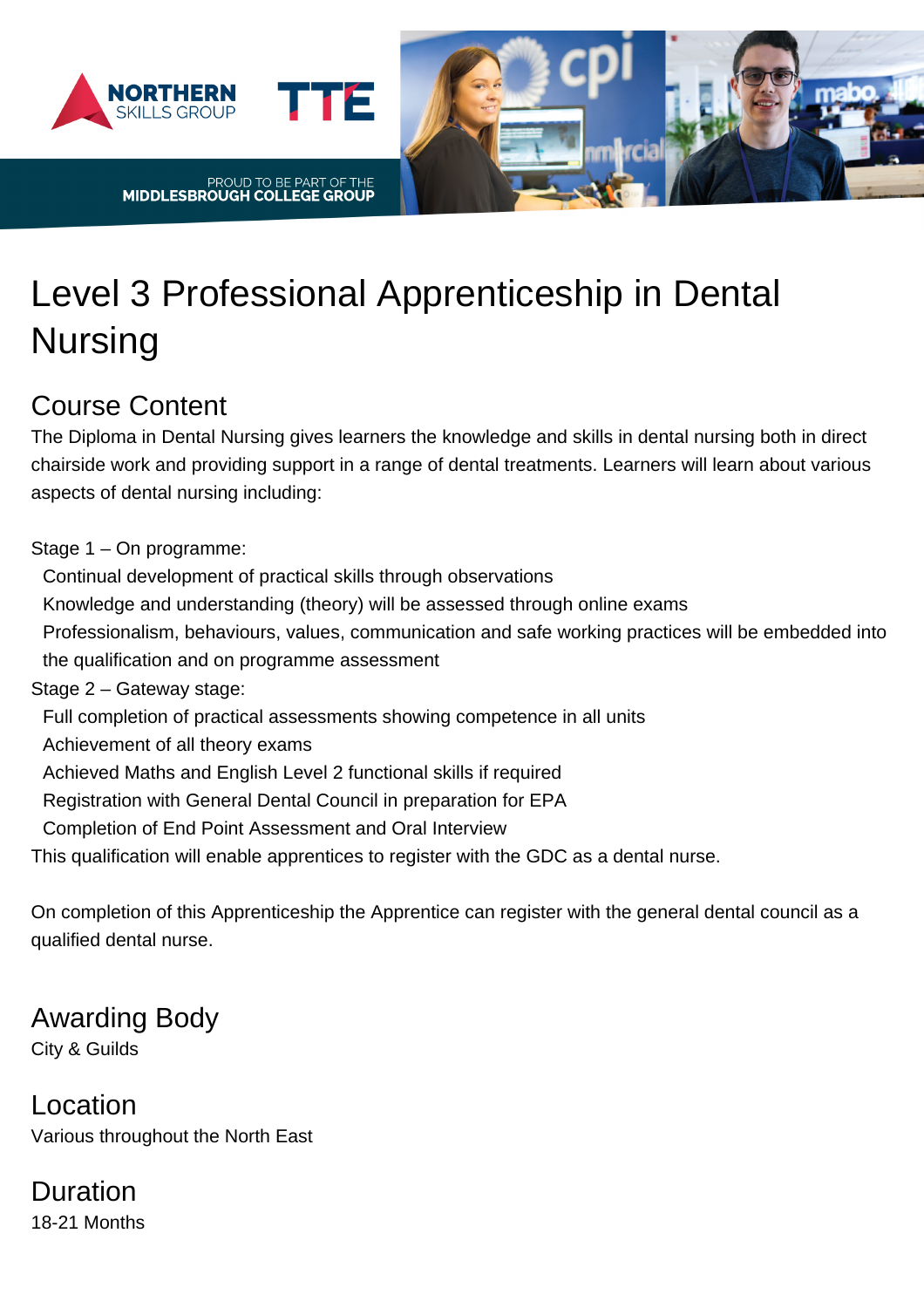### Start Date

Various

#### Entry Requirements

Employment in a suitable role for the chosen apprenticeship is essential. Northern Skills Group will work with applicants to help find a suitable employer where possible but we advise anyone looking to undertake an apprenticeship to actively seek employment for themselves.

You must have achieved GCSE English and maths at Grade 4 (C) or above, or Functional Skills level 2. Individual employers may also set their own entry requirements. If proof cannot be produced or you do not meet these entry requirements, then applicants will be invited to complete an initial assessment prior to acceptance.

If you do not have grade C or above in English and / or maths (grade 4-9 for new GCSE measures) you will be required to continue studying these subjects.

### Assessment Methods

This qualification is assessed through work-based evidence stored in an electronic portfolio (Smart Assessor).

Assessment methods include observation in the workplace, 4 examinations, online multiple choice tests/assignments, knowledge questions, witness testimonies etc.

## Units Include

First aid essentials Providing chairside support to patients for a number of procedures Contributing to the production of dental images Preparing and maintaining environments, instruments, and equipment for clinical dental procedures Providing chairside support to patients for a number of procedures Management of oral health diseases

## Job Sectors

Dental Hygienist **Dentist** General Nurse Dental Tutor

### Business Benefits

- Increase productivity Future-proof your business
- Give you the competitive edge
- Improve profits
- 
- Reduce training costs Motivate your workforce